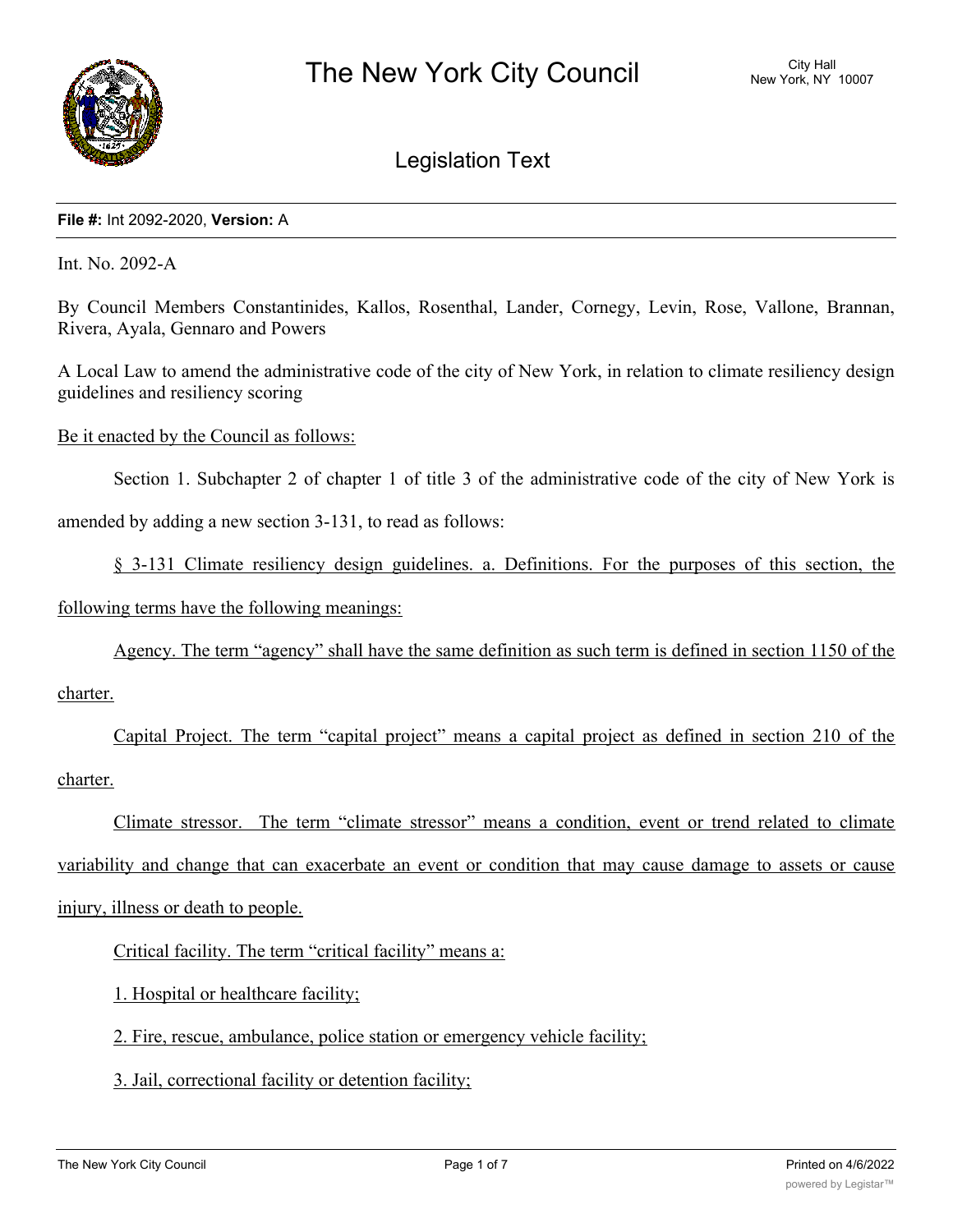- 4. Facility used in emergency response;
- 5. Critical aviation facility;
- 6. Food distribution center with an annual expected volume of greater than 170,000,000 pounds;
- 7. Building or structure that manufactures, processes, handles, stores, disposes or uses toxic or explosive

### substances;

- 8. Component of infrastructure in transportation, telecommunications or power networks;
- 9. Ventilation building or fan plant;
- 10. Operations center;
- 11. Sanitary pumping station;
- 12. Stormwater pumping station;
- 13. Train and transit maintenance yard or shop;
- 14. Wastewater treatment plant;
- 15. Component of the water supply infrastructure;
- 16. Combined sewer overflow retention tank;
- 17. Fueling station;
- 18. Waste transfer station; and
- 19. Facility where residents have limited mobility or ability.
- Office. The term "office" means the office of long-term planning and sustainability.

Useful life. The term "useful life" means the period over which a building, structure or system is expected to be available for use by an entity and may exceed the design life of such building, structure or system.

b. The office shall establish climate resiliency design guidelines for the design and construction of certain capital projects, to be informed both by any existing climate resiliency design guidelines and by the pilot program pursuant to subdivision c. Such climate resiliency design guidelines shall consider the capacity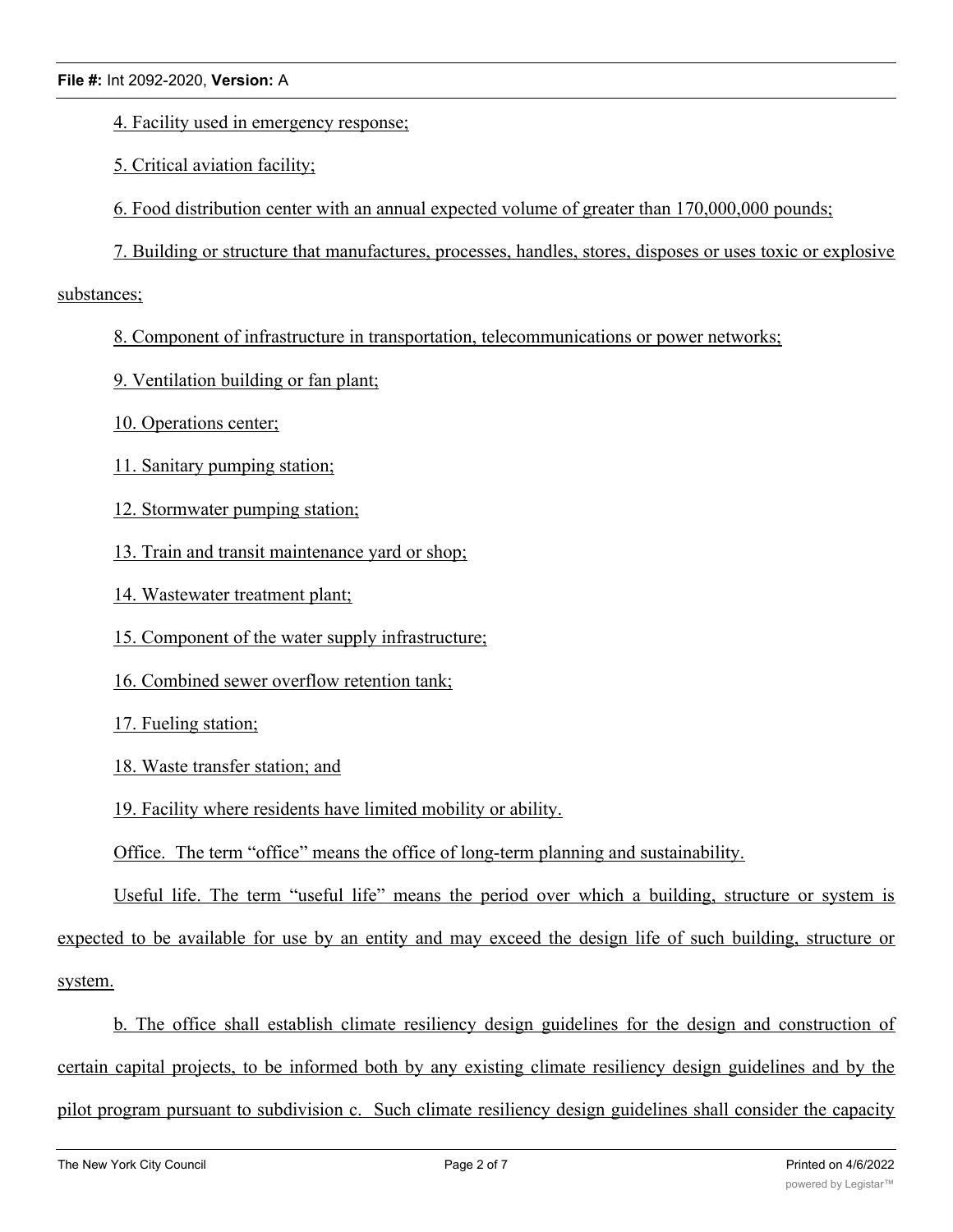#### **File #:** Int 2092-2020, **Version:** A

of a covered project, as defined in section 3-132, to absorb disruption and manage stresses while maintaining the same basic structure and function, and shall provide guidance on incorporating forward-looking climate change data into the design of capital projects and city facilities, as such term is defined in section 203 of the charter, as well as into the design of covered projects, as defined in section 3-132, and instruction on determining the appropriate resilient design strategies, including consideration of the useful life and criticality of facilities.

c. Pilot program. No later than August 31, 2021, each agency shall identify capital projects that comprise no less than five percent of their respective capital construction budgets for fiscal years 2021 through 2024. The pilot program shall be in effect for not more than five years, and the office shall select no fewer than 35 such capital projects to include in the pilot program. No less than 35 percent of all such capital projects shall be located in an environmental justice area, as such term is defined in section 3-1001, and no fewer than four projects shall be located in each borough. Projects selected for the pilot program shall include, but not be limited to, the following:

1. The most common capital projects;

2. New construction and substantial improvements, as both terms are defined in section G201.2 of chapter G2 of appendix G of the New York city building code;

3. Projects with a useful life: (a) less than 10 years; (b) 10 to 50 years; and (c) over 50 years;

4. Projects with capital costs: (a) under \$10 million; (b) \$10-49 million; (c) \$50-100 million; and (d) over \$100 million;

5. Critical and non-critical facilities; and

6. Facilities that are exposed to a variety of climate stressors.

d. No later than December 31, 2026, the office shall submit to the speaker of the council and publish on its website the climate resiliency design guidelines developed pursuant to the pilot program described in subdivision c. Such guidelines shall be updated as necessary and no less than once every eight years from such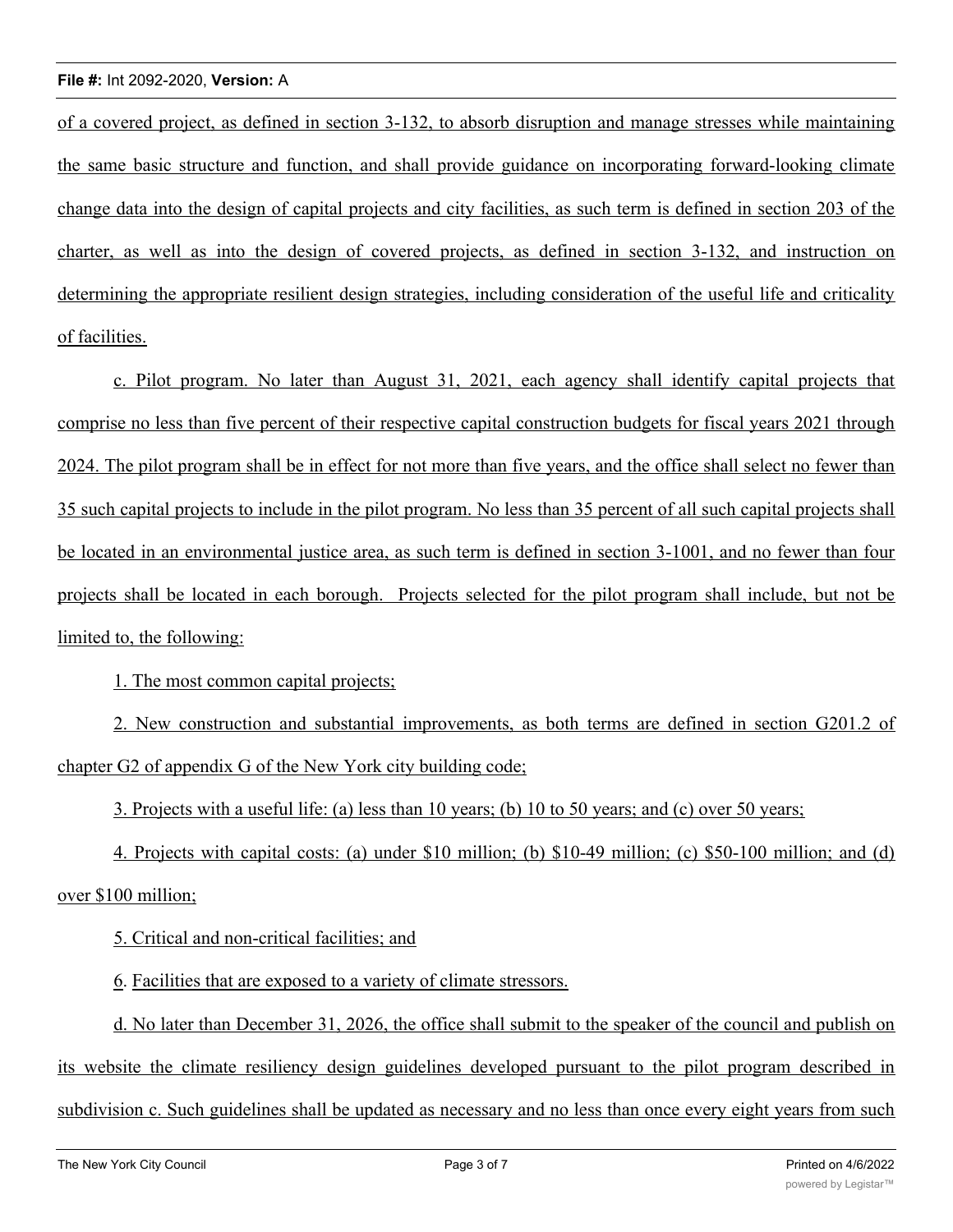#### **File #:** Int 2092-2020, **Version:** A

date of submission.

§ 2. Subchapter 2 of chapter 1 of title 3 of the administrative code of the city of New York is amended by adding a new section 3-132, to read as follows:

§ 3-132 Resiliency scores of agency projects. a. Definitions. For the purposes of this section, the following terms have the following meanings:

Agency. The term "agency" shall have the same definition as such term is defined in section 1150 of the charter.

Covered project. The term "covered project" means a capital project of an agency with an estimated construction cost of no less than \$10,000,000, provided that the office may by rule set such construction cost at a lower amount, that consists of:

1. New construction as defined in section G201.2 of chapter G2 of appendix G of the New York city building code of a building or structure;

2. Substantial improvement as defined in section G201.2 of chapter G2 of appendix G of the New York city building code of an existing building or structure; or

3. Construction of new or improvement of existing infrastructure including but not limited to sewers and other utilities, streets, landscape and transportation facilities with a minimum threshold construction value to be determined by rule or by meeting other specifications or qualifications to be set forth in such rules by the director of long-term planning and sustainability, provided that such term shall not include a public betterment consisting solely of a street that does not involve subsurface utility work, drainage or roadway grading, fencing, or combination thereof.

Such term shall include capital projects of the New York city housing authority and the New York city school construction authority provided that each such entity, in consultation and coordination with the office, may establish a distinct scoring metric for its respective capital projects to address climate hazards in accordance with subdivision c.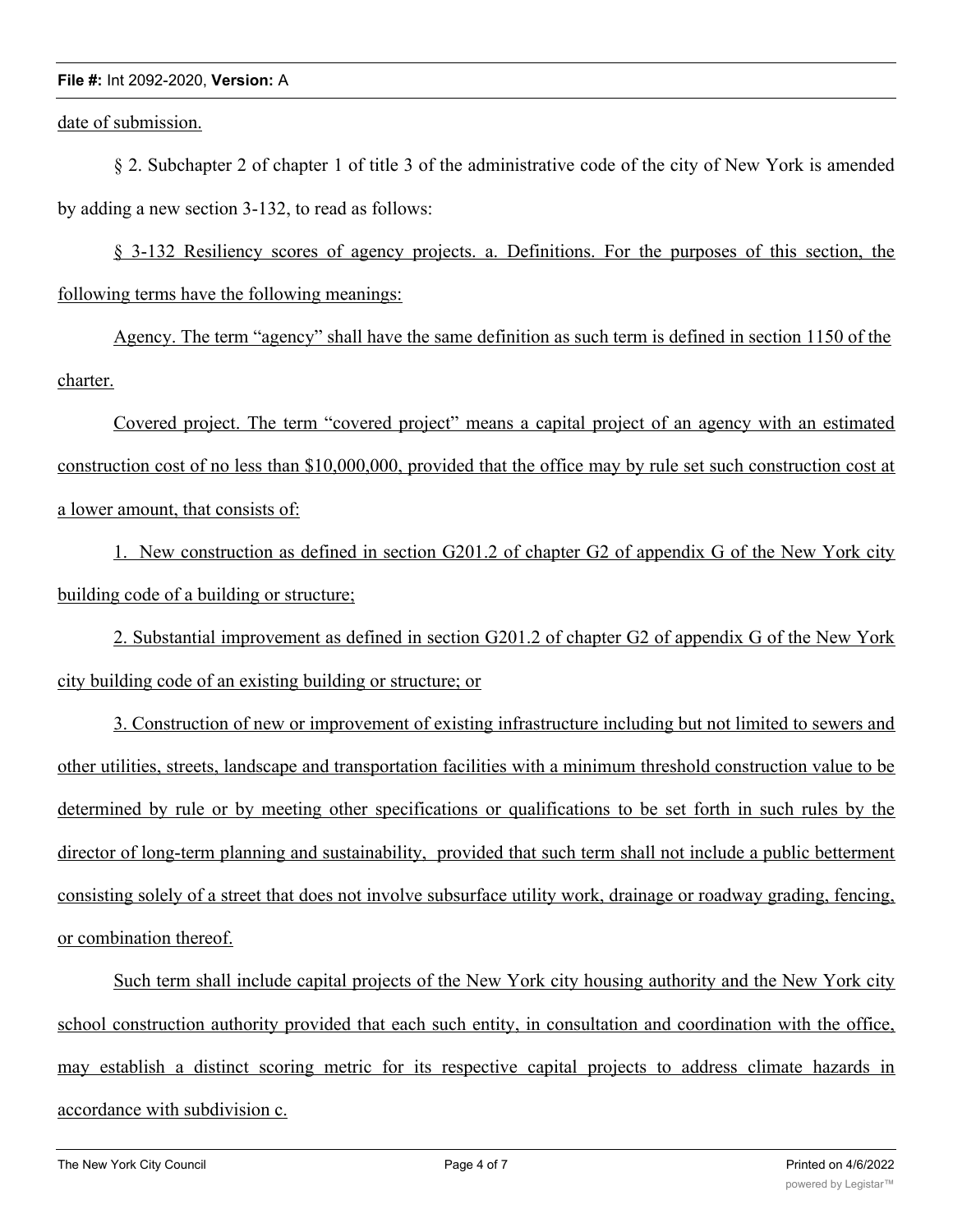#### **File #:** Int 2092-2020, **Version:** A

Office. The term "office" means the office of long-term planning and sustainability.

b. The director of long-term planning and sustainability, in consultation with the New York city panel on climate change, the commissioner of design and construction, the commissioner of environmental protection, the commissioner of citywide administrative services, the commissioner of transportation, the commissioner of emergency management, the commissioner of buildings, the commissioner of parks and recreation, the commissioner of housing preservation and development, the commissioner of health and mental hygiene, the fire commissioner, the director of management and budget, the director of city planning, the head of any other office or agency as appropriate, the president of the New York city economic development corporation, environmental justice organizations with expertise in climate resiliency, and members of the public with expertise in climate resiliency, climate design, the built environment, engineering, and environmental justice issues shall develop a resiliency score metric. For the purposes of calculating such resiliency score, the office shall by rule establish a system of points or metrics, considering potential performance of resiliency features, and develop a methodology for applying such scoring to covered projects, provided such methodology shall include one or more minimum thresholds of resiliency that covered projects shall meet, to be informed by and include features detailed in the climate resiliency design guidelines pursuant to section 3-131, and which may also include but need not be limited to features such as:

1. Elevation to reduce the risk of flooding over the anticipated useful life;

2. Flood-proofing of structures or equipment;

3. Site elevation or responsible site considerations;

4. Heat mitigation;

5. Efficient energy resilience, including energy storage with or without use of on-site renewable energy generation;

6. On-site storm water capture and management;

## 7. Integration with naturally resilient shoreline features;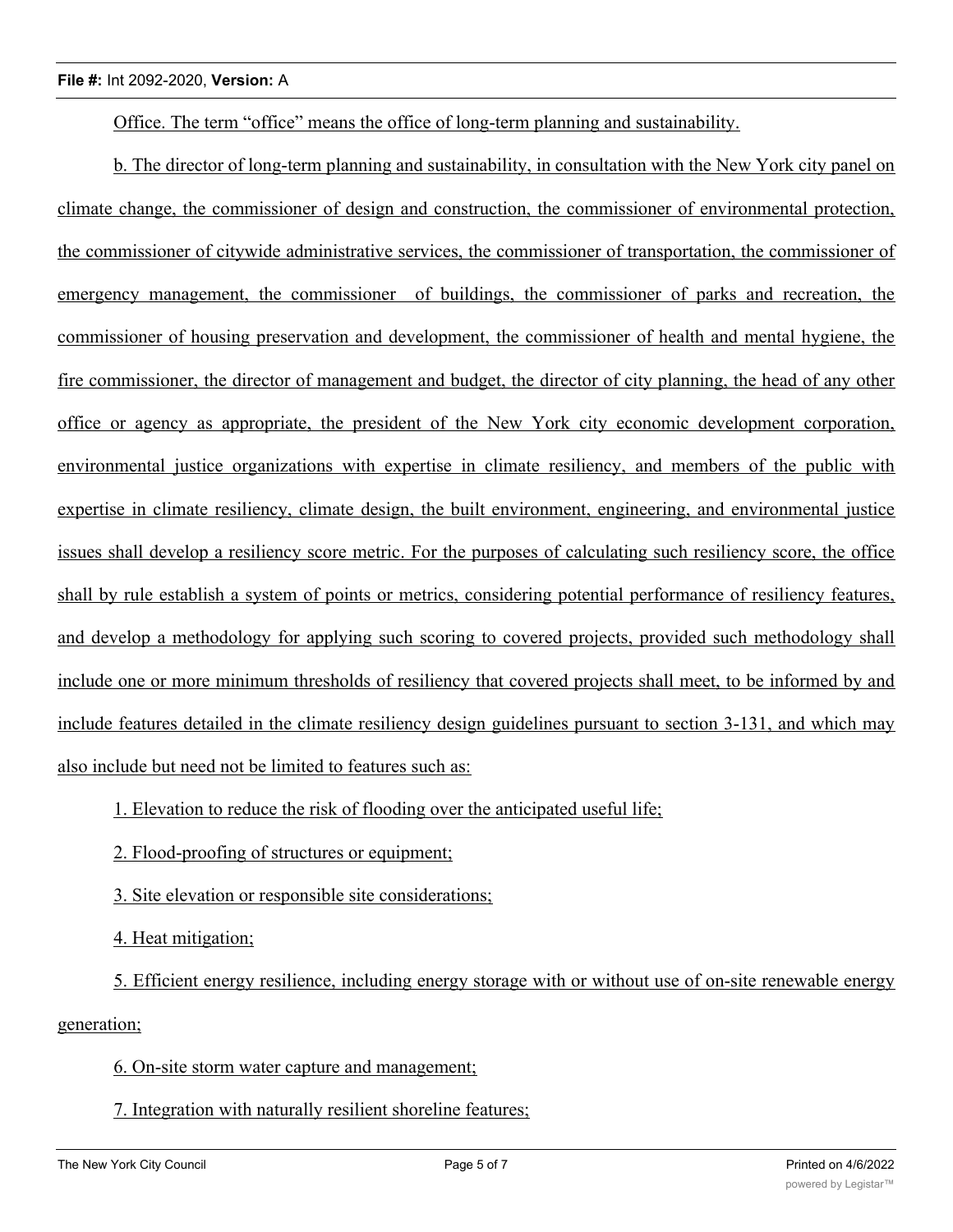8. Salt or flood tolerant landscaping;

9. Green infrastructure;

10. Pervious pavement;

11. Resilient building materials;

12. Living walls or structures; and

13. Integration with and preservation of naturally occurring vegetation and habitat.

c. No later than December 31, 2026, the office shall establish by rule a minimum resiliency score that could be met or exceeded by most covered projects, provided that separate minimum resiliency scores may be established for: i) new construction; ii) substantial improvements; and iii) infrastructure. The New York city housing authority and the New York city school construction authority may each also establish, with the review and approval of the office, an alternative resiliency scoring metric for its capital projects to address climate hazards.

d. The office shall publish on its website the minimum resiliency score and the number of points that resilient features are assigned for calculating the resiliency score or scores, and other resiliency score methodology.

e. Each covered project that is a new construction of buildings and structures or new infrastructure shall be required to meet or exceed the minimum resiliency score. The project design shall be submitted to the office for calculation of a resiliency score and scored by such office prior to being made available for review by the respective council committee, borough president and the community board pursuant to section 223 of the charter. If a covered project is not subject to section 223 of the charter, the project design shall be submitted to the office for the calculation of a resiliency score prior to registration of a construction contract. Agencies must resubmit the covered project to the office for scoring if there are design changes that could result in a change to the resiliency score.

f. Each covered project that is a substantial improvement or the reconstruction, installation, retrofit,